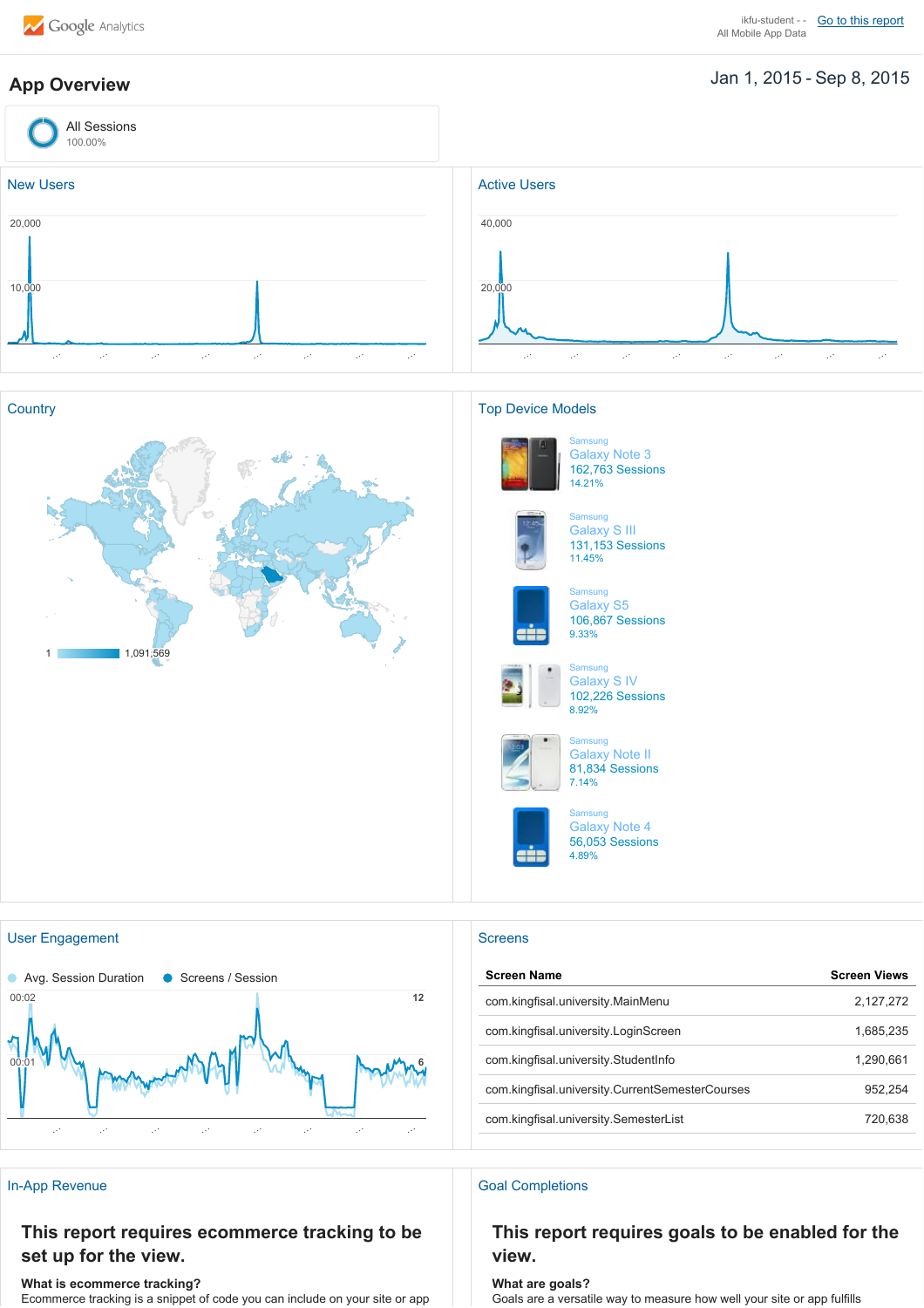to collect transaction data like product sales, purchase amounts, and billing locations, and connect it to your Google Analytics account.

### **Why set up ecommerce tracking?**

With ecommerce tracking, you can better understand the value of your digital business. Use the Ecommerce Reports to segment and analyze your data, and discover relationships between your marketing campaigns, user engagement, and transactions.

Learn more

targeted objectives. You can set up individual Goals for discrete actions like sessions to a Thanks for registering! page, a Download completed screen, a minimum session duration, or a specific purchase amount.

## **Why set up goals?**

You can measure conversions, or completion rates, for each Goal you set up. Combine Goals with Funnels to analyze user actions leading up to a Goal. If you set a monetary value for a Goal, you can also see the value of conversions.

### **Examples of goals include:**

- "Thank you for registering" pages
- flight itinerary confirmations
- "Download completed" page

Set up goals

Learn more

© 2015 Google